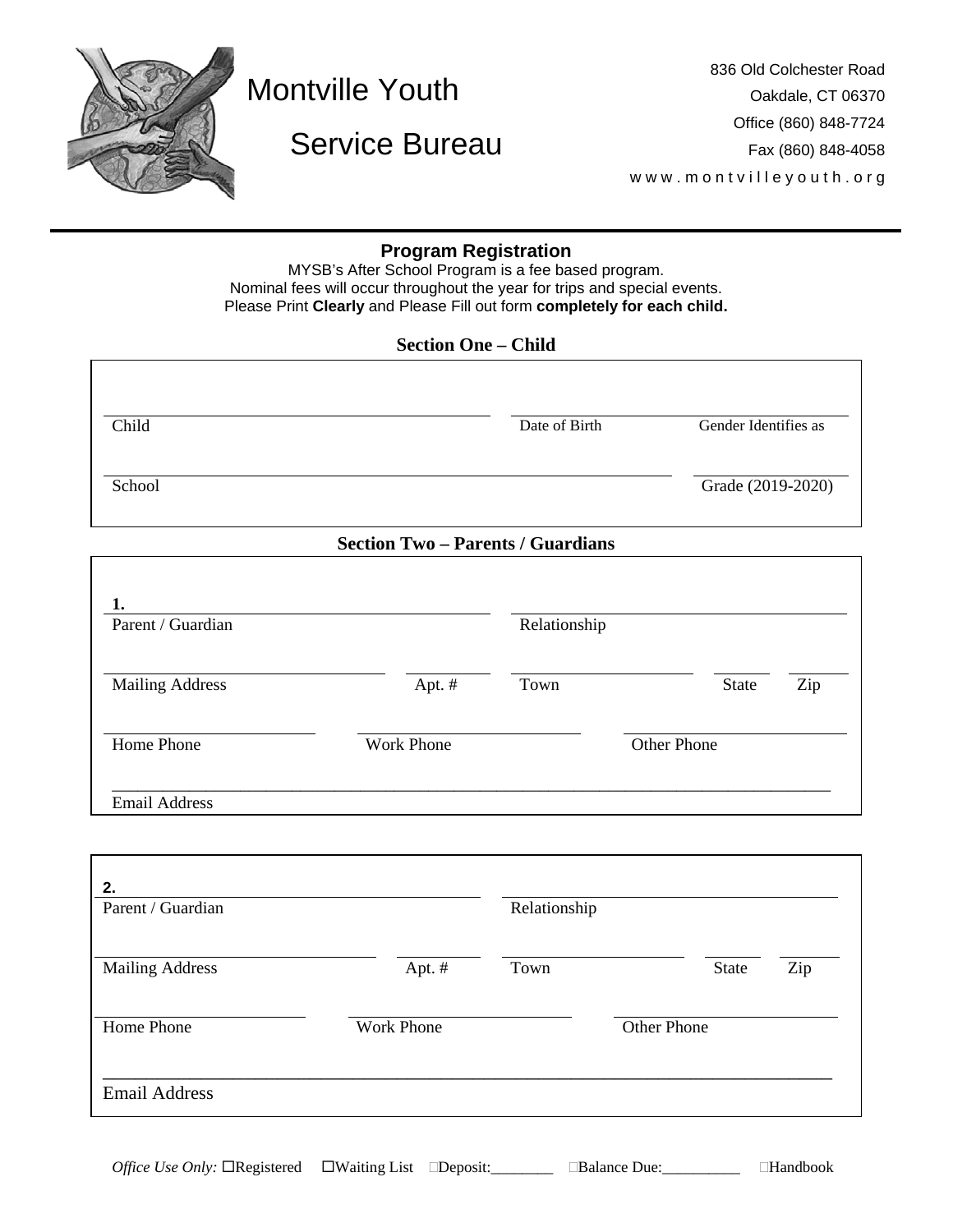### **Section Three – Emergency Contact – YOU MUST PROVIDE AT LEAST TWO EMERGENCY CONTACTS WITH VALID NUMBERS & TRANSPORTATION OTHER THAN PARENTS OR GUARDIANS**

| <b>Emergency Contact 1</b>                               |                                          | Relationship |
|----------------------------------------------------------|------------------------------------------|--------------|
| Home Phone                                               | Work Phone                               | Other Phone  |
| <b>Emergency Contact</b>                                 |                                          | Relationship |
| Home Phone                                               | Work Phone                               | Other Phone  |
|                                                          | <b>SECTION FOUR - HEALTH</b>             |              |
| Allergies (please include food allergies)<br>Medications |                                          |              |
|                                                          | <b>SECTION FIVE - FAMILY AND FRIENDS</b> |              |

| Please list names and numbers of others, in addition to emergency contacts and parents/guardians<br>who may pick up your child: |                     |  |
|---------------------------------------------------------------------------------------------------------------------------------|---------------------|--|
| <b>Name</b>                                                                                                                     | <b>Phone Number</b> |  |
|                                                                                                                                 |                     |  |
|                                                                                                                                 |                     |  |

| Would you like receive the newsletter, reminders and updates through email? Yes<br>N <sub>O</sub><br>*You may also receive important reminders in the mail.* |
|--------------------------------------------------------------------------------------------------------------------------------------------------------------|
| MYSB has my permission to add my number to the text message alert system. _______<br>Initial /<br>number                                                     |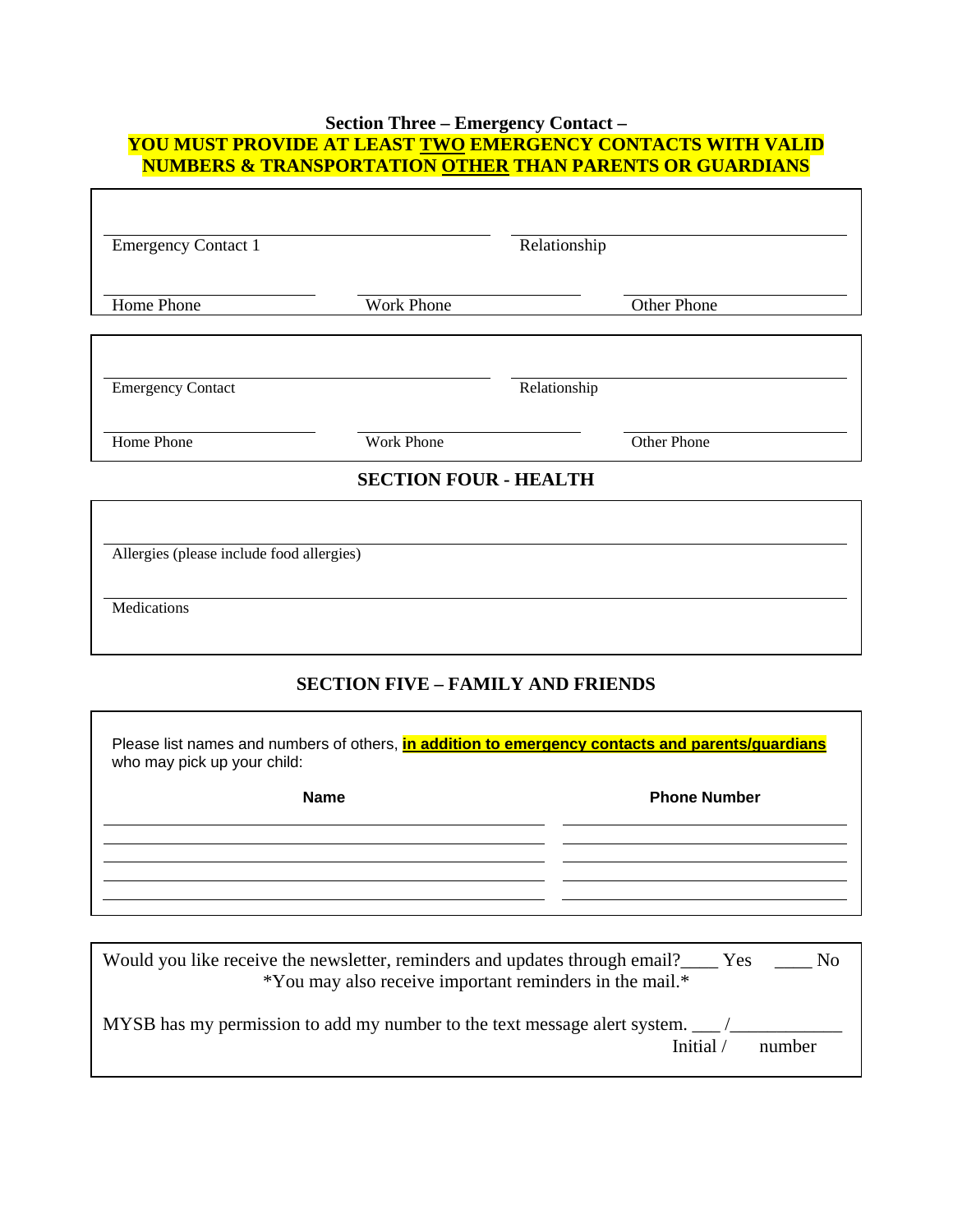

# Montville Youth

Service Bureau

836 Old Colchester Road Oakdale, CT 06370 Office (860) 848-7724 Fax (860) 848-4058 www.montvilleyouth.org

## **Authorization / Consent / Liability Release**

|                                                         | (parent / legal guardian) ________, parent or legal guardian of __________                                                                                                                                                                                                                                                                                                                                                                                                    |
|---------------------------------------------------------|-------------------------------------------------------------------------------------------------------------------------------------------------------------------------------------------------------------------------------------------------------------------------------------------------------------------------------------------------------------------------------------------------------------------------------------------------------------------------------|
|                                                         | (child's name)                                                                                                                                                                                                                                                                                                                                                                                                                                                                |
| hereby consent to ________<br>(child's name)            | s participation in the Montville Youth Service                                                                                                                                                                                                                                                                                                                                                                                                                                |
|                                                         | Bureau's programs, which include a variety of social and recreational activities. I understand<br>that there may be some inherent and other risks involved in these programs and / or activities<br>and I hereby on behalf of myself and _________________________________release the Montville Youth<br>(child's name)                                                                                                                                                       |
|                                                         | Service Bureau, the Town of Montville, Connecticut and their agents, servants and employees<br>from any and all claims whatsoever, including, but not limited to, claims arising from negligence,<br>in connection with ____________________________'s participation in the aforesaid programs and                                                                                                                                                                            |
| (child's name)                                          |                                                                                                                                                                                                                                                                                                                                                                                                                                                                               |
| activities. I also agree for myself and _______         | to hold harmless and                                                                                                                                                                                                                                                                                                                                                                                                                                                          |
| (child's name)                                          | (child's name)<br>indemnify the Montville Youth Service Bureau, the Town of Montville, Connecticut and their<br>agents, servants or employees for any losses or damages that may be incurred by<br>in participation by his / her in the aforesaid programs and                                                                                                                                                                                                                |
|                                                         | activities including, but not limited to, losses or damages caused by negligence.                                                                                                                                                                                                                                                                                                                                                                                             |
| I also agree that by consenting to _______              | (child's name)<br>Child's name)<br>Sparticipation in the aforesaid                                                                                                                                                                                                                                                                                                                                                                                                            |
| Service Bureau's center or at public or private events. | programs and / or activities his / her photograph or image may be used for promotional<br>purposes by the Montville Youth Service Bureau and / or the Town of Montville, Connecticut.<br>Promotional purposes may include, but shall not be limited to, the display of images and / or<br>photographs as may be used on the website of the Montville Youth Service Bureau,<br>www.montvilleyouth.org or at any other place including, but not limited to, the Montville Youth |
|                                                         | I also agree that by consenting to ______________________________'s participation in the aforesaid<br>(child's name)                                                                                                                                                                                                                                                                                                                                                          |
|                                                         | programs and / or activities his / her name may be released to third parties which release shall<br>be used solely to facilitate the running of said programs and / or activities; provided, however,<br>release of said names will be utilized only in connection with non-counseling programs.                                                                                                                                                                              |
| June 14, 2004                                           | Approved for use by the Montville Town Council at their regular business meeting of                                                                                                                                                                                                                                                                                                                                                                                           |

Printed Name Signature

Date